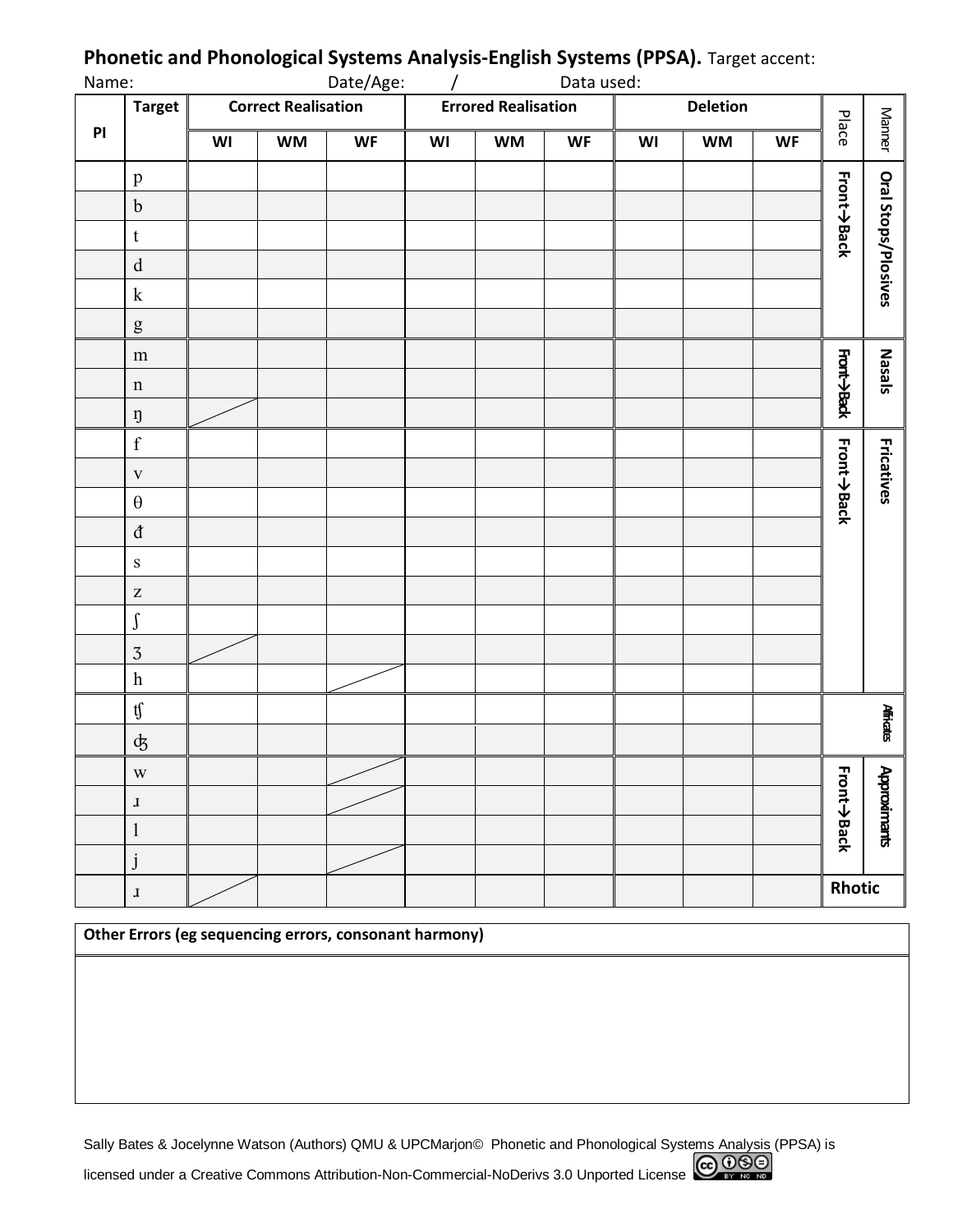# **Phonetic and Phonological Systems Analysis-English Systems (PPSA).** Target accent:

| Name:                                                              | Date/Age: |  | Data used: |  |  |
|--------------------------------------------------------------------|-----------|--|------------|--|--|
| <b>Some Clusters</b> $\binom{R}{k}$ applicable for rhotic accents) |           |  |            |  |  |

applicable for rho Word Initial Word Medial Word Final pl- fl- -mp -ks p. 1-1 contract the contract of the contract of the contract of the contract of the contract of the contract of the contract of the contract of the contract of the contract of the contract of the contract of the contract o bl-  $\theta$ <sup>1</sup>-nd -pt b.  $\log_{10}$  -pk  $\log_{10}$  -bd tw- sm- sm- sm-  $\parallel$  -ft -kt t- sw- -sp -ɹp  $-$ J $p^R$ dw- st- st- st-  $\|$  -st  $\|$  -st  $\|$  -st  $\|$  -nb  $-$ u $b^R$ d- sn- -sk -ɹd  $-d^R$  $\mathbf{k}\mathbf{w}$ -  $\mathbf{s}$ - $\mathbf{s}$ -  $\mathbf{s}$ - $\mathbf{s}$ - $\mathbf{s}$ - $\mathbf{s}$ - $\mathbf{s}$ - $\mathbf{s}$ - $\mathbf{s}$ - $\mathbf{s}$ - $\mathbf{s}$ - $\mathbf{s}$ - $\mathbf{s}$ - $\mathbf{s}$ - $\mathbf{s}$ - $\mathbf{s}$ - $\mathbf{s}$ - $\mathbf{s}$ - $\mathbf{s}$ - $\mathbf{s}$ - $\mathbf{s}$ - $\mathbf{s}$ - $\mathbf{s}$ - $\mathbf{s}$ - $\mathbf{s}$ - $\mathbf{s}$ kl- sk- sk- - lt -1t - ln -1m - $\text{m}^{\text{R}}$  $kI-$  spl- spl- splgl-  $|$  spi-  $|$  -ps g.  $g_t = \begin{vmatrix} st & t \\ 0 & st \end{vmatrix}$  -bz skwski- and a state of  $\vert -dz$ 

## **Error Pattern Summary** (shading denotes atypical error patterns)

| <b>Structural</b>            | $(\checkmark)$ | Segmental                     |  | Phonetic/Other                                   | $(\checkmark)$ |
|------------------------------|----------------|-------------------------------|--|--------------------------------------------------|----------------|
| Reduplication                |                | Pre-vocalic voicing           |  | Dentalisation                                    |                |
| Weak syllable deletion       |                | Post-vocalic devoicing        |  | Lateralisation                                   |                |
| <b>Final C deletion</b>      |                | Velar fronting                |  | Palatalisation                                   |                |
| Initial C deletion           |                | Alveolar backing              |  | Ingressive air stream                            |                |
| h-deletion                   |                | Palatal fronting              |  | Nasal emission                                   |                |
| <b>Consonant insertion</b>   |                | <b>Stopping of fricatives</b> |  | <b>Clicks</b>                                    |                |
| Vowel insertion (epenthesis) |                | Gliding of fricatives         |  |                                                  |                |
| Cluster reduction            |                | Stopping of affricates        |  |                                                  |                |
| Coalescence                  |                | Deaffrication                 |  | Other                                            |                |
| Diphthong reduction          |                | Gliding of liquids            |  | Fricative simplification                         |                |
| Diphthongisation             |                | Glottal replacement           |  | l-vocalisation                                   |                |
| Linearisation of features    |                | Excessive glottal replacement |  | $ u  \rightarrow  v $                            |                |
| <b>Word level errors</b>     |                | Systematic sound preference   |  | Variability / Further ax<br>required?            | $(\checkmark)$ |
| Consonant harmony            |                | <b>Vowel lowering</b>         |  | Progressive variability                          |                |
| Transposition (metathesis)   |                | Vowel raising                 |  | Context-conditioning                             |                |
| Sequencing errors            |                | Vowel fronting                |  | Inconsistent production<br>of same lexical items |                |
|                              |                | Vowel backing                 |  | Multi-lingual influence                          |                |

Sally Bates & Jocelynne Watson (Authors) QMU & UPCMarjon© Phonetic and Phonological Systems Analysis (PPSA) is licensed under a Creative Commons Attribution-Non-Commercial-NoDerivs 3.0 Unported License COOSO